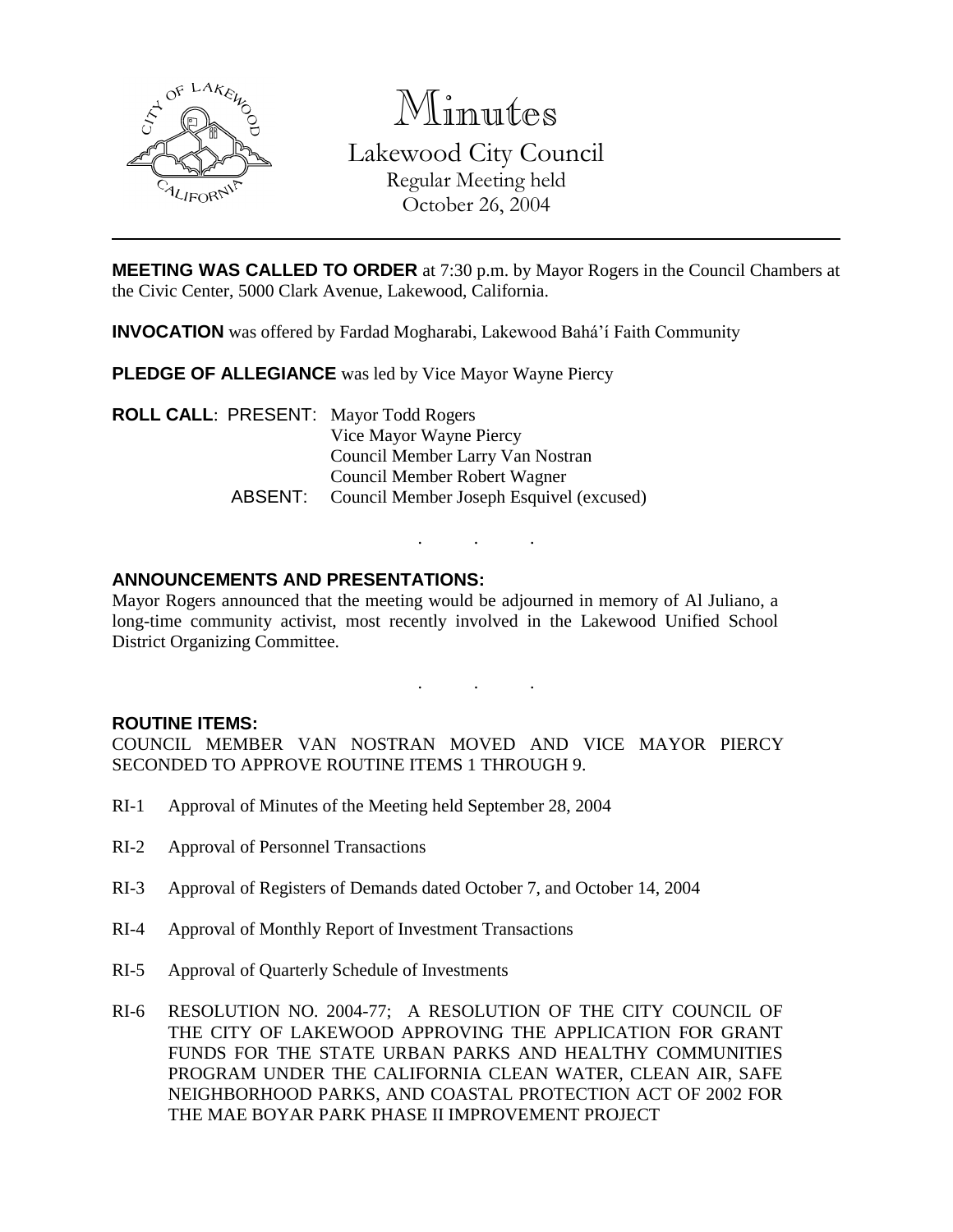City Council Minutes October 26, 2004 Page 2

#### **ROUTINE ITEMS:** Continued

- RI-7 Approval of Revised City Attorney Retainer
- RI-8 RESOLUTION NO. 2004-78; A RESOLUTION OF THE CITY COUNCIL OF THE CITY OF LAKEWOOD VACATING EXCESS RIGHT-OF-WAY NOT REQUIRED FOR STREET OR HIGHWAY PURPOSES, CONSISTING OF A PORTION OF TILBURY STREET AND MARBER AVENUE WITHIN THE CITY OF LAKEWOOD, CALIFORNIA, AND AS MORE PARTICULARLY DESCRIBED IN SAID RESOLUTION AND SHOWN ON MAP ATTACHED THERETO
- RI-9 RESOLUTION NO. 2004-79; A RESOLUTION OF THE CITY COUNCIL OF THE CITY OF LAKEWOOD ESTABLISHING A PHYSICALLY HANDICAPPED PERSONS DESIGNATED PARKING SPACE ON THE WEST SIDE OF LAKEWOOD BOULEVARD WEST SERVICE ROAD WITHIN THE CITY OF LAKEWOOD

UPON ROLL CALL VOTE, THE MOTION WAS APPROVED:

AYES: COUNCIL MEMBERS: Wagner, Piercy, Van Nostran and Rogers NAYS: COUNCIL MEMBERS: None ABSENT: COUNCIL MEMBERS: Esquivel

# **1.1 • ORDINANCE NO. 2004-9; ADOPTING BY REFERENCE THE LOS ANGELES COUNTY HEALTH CODE**

. . .

City Attorney John S. Todd advised that the City had traditionally adopted the Los Angeles County Health Code by reference and that it was appropriate to adopt the most up-to-date version at this time.

Mayor Rogers opened the public hearing at 7:34 p.m. and called for anyone in the audience wishing to address the City Council on this matter. There was no response.

COUNCIL MEMBER WAGNER MOVED AND COUNCIL MEMBER VAN NOSTRAN SECONDED TO CLOSE THE PUBLIC HEARING. UPON ROLL CALL VOTE, THE MOTION WAS APPROVED:

AYES: COUNCIL MEMBERS: Wagner, Piercy, Van Nostran and Rogers NAYS: COUNCIL MEMBERS: None ABSENT: COUNCIL MEMBERS: Esquivel

ORDINANCE NO. 2004-9; AN ORDINANCE OF THE CITY COUNCIL OF THE CITY OF LAKEWOOD AMENDING THE MUNICIPAL CODE BY ADOPTING BY REFERENCE THE CURRENT LOS ANGELES COUNTY HEALTH CODE, DIVISION 1 OF TITLE 11 OF THE LOS ANGELES COUNTY CODE was read by title by the City Clerk.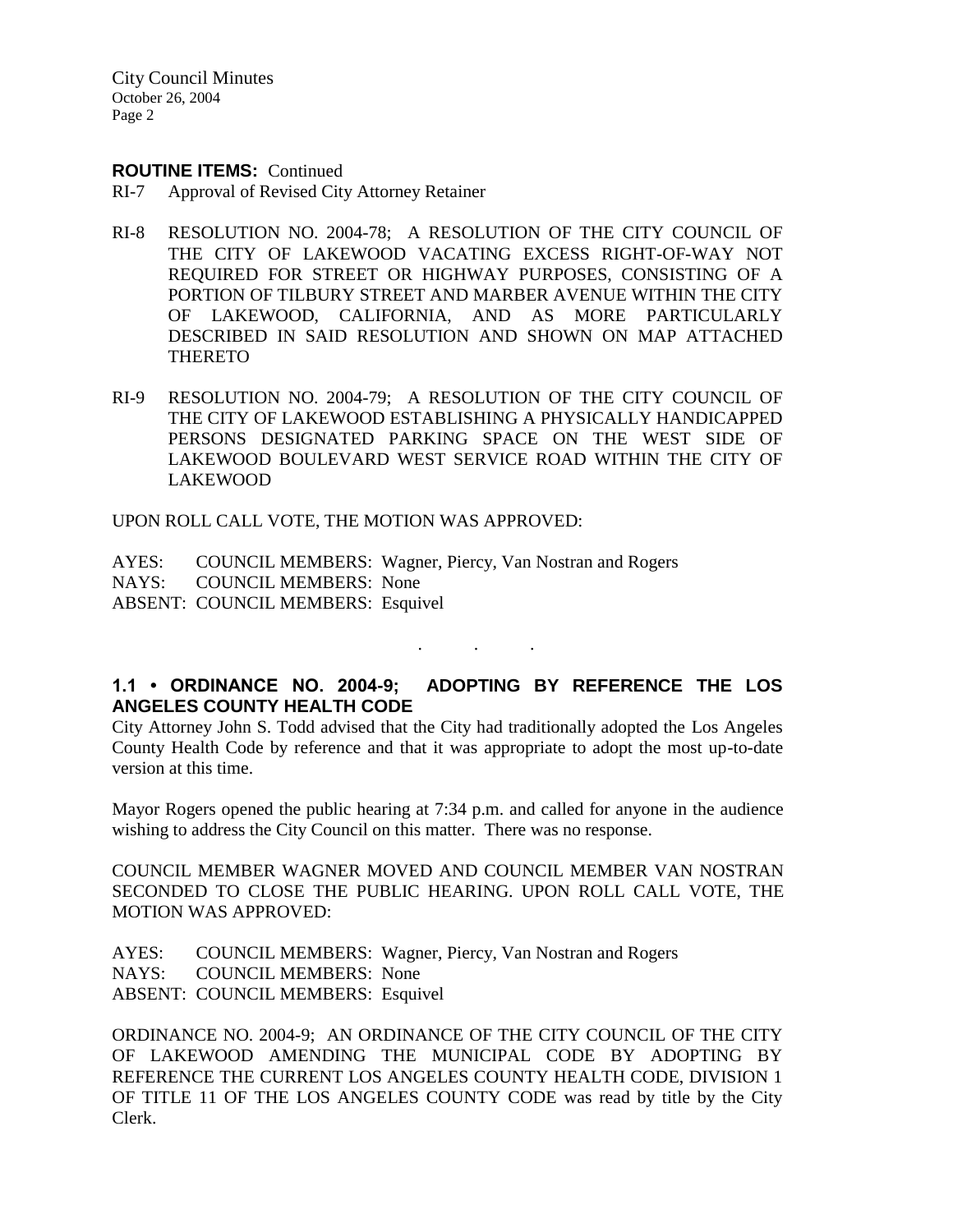**1.1 • ADOPTING THE LOS ANGELES COUNTY HEALTH CODE** - Continued COUNCIL MEMBER WAGNER MOVED AND VICE MAYOR PIERCY SECONDED TO WAIVE FURTHER READING OF ORDINANCE NO. 2004-9. UPON ROLL CALL VOTE, THE MOTION WAS APPROVED:

AYES: COUNCIL MEMBERS: Wagner, Piercy, Van Nostran and Rogers NAYS: COUNCIL MEMBERS: None ABSENT: COUNCIL MEMBERS: Esquivel

COUNCIL MEMBER WAGNER MOVED AND VICE MAYOR PIERCY SECONDED TO ADOPT ORDINANCE NO. 2004-9. UPON ROLL CALL VOTE, THE MOTION WAS APPROVED:

AYES: COUNCIL MEMBERS: Wagner, Piercy, Van Nostran and Rogers NAYS: COUNCIL MEMBERS: None ABSENT: COUNCIL MEMBERS: Esquivel

# **1.2 • ORDINANCE NO. 2004-10; ADOPTING BY REFERENCE THE LOS ANGELES COUNTY 2002 FIRE CODE**

. . .

The City Attorney advised that the City had been notified by the Los Angeles County Fire Department that a new Fire Code had been adopted by the County and was now available for the City to adopt by reference.

Mayor Rogers opened the public hearing at 7:36 p.m. and called for anyone in the audience wishing to address the City Council on this matter. There was no response.

COUNCIL MEMBER WAGNER MOVED AND COUNCIL MEMBER VAN NOSTRAN SECONDED TO CLOSE THE PUBLIC HEARING. UPON ROLL CALL VOTE, THE MOTION WAS APPROVED:

AYES: COUNCIL MEMBERS: Wagner, Piercy, Van Nostran and Rogers NAYS: COUNCIL MEMBERS: None ABSENT: COUNCIL MEMBERS: Esquivel

ORDINANCE NO. 2004-10; AN ORDINANCE OF THE CITY COUNCIL OF THE CITY OF LAKEWOOD ADOPTING THE 2002 FIRE CODE OF THE COUNTY OF LOS ANGELES WHICH IN TURN ADOPTS BY REFERENCE THE 2001 EDITION OF THE CALIFORNIA FIRE CODE AND THE 2000 EDITION OF THE UNIFORM FIRE CODE WITH CERTAIN AMENDMENTS, ALL AS CONTAINED IN TITLE 32 OF THE LOS ANGELES COUNTY CODE, REGULATING AND SAFEGUARDING LIFE AND PROPERTY FROM THE HAZARDS OF FIRE AND EXPLOSION, AND AMENDING THE LAKEWOOD MUNICIPAL CODE PERTAINING TO THE FIRE PREVENTION CODE OF THE CITY OF LAKEWOOD was read by title by the City Clerk.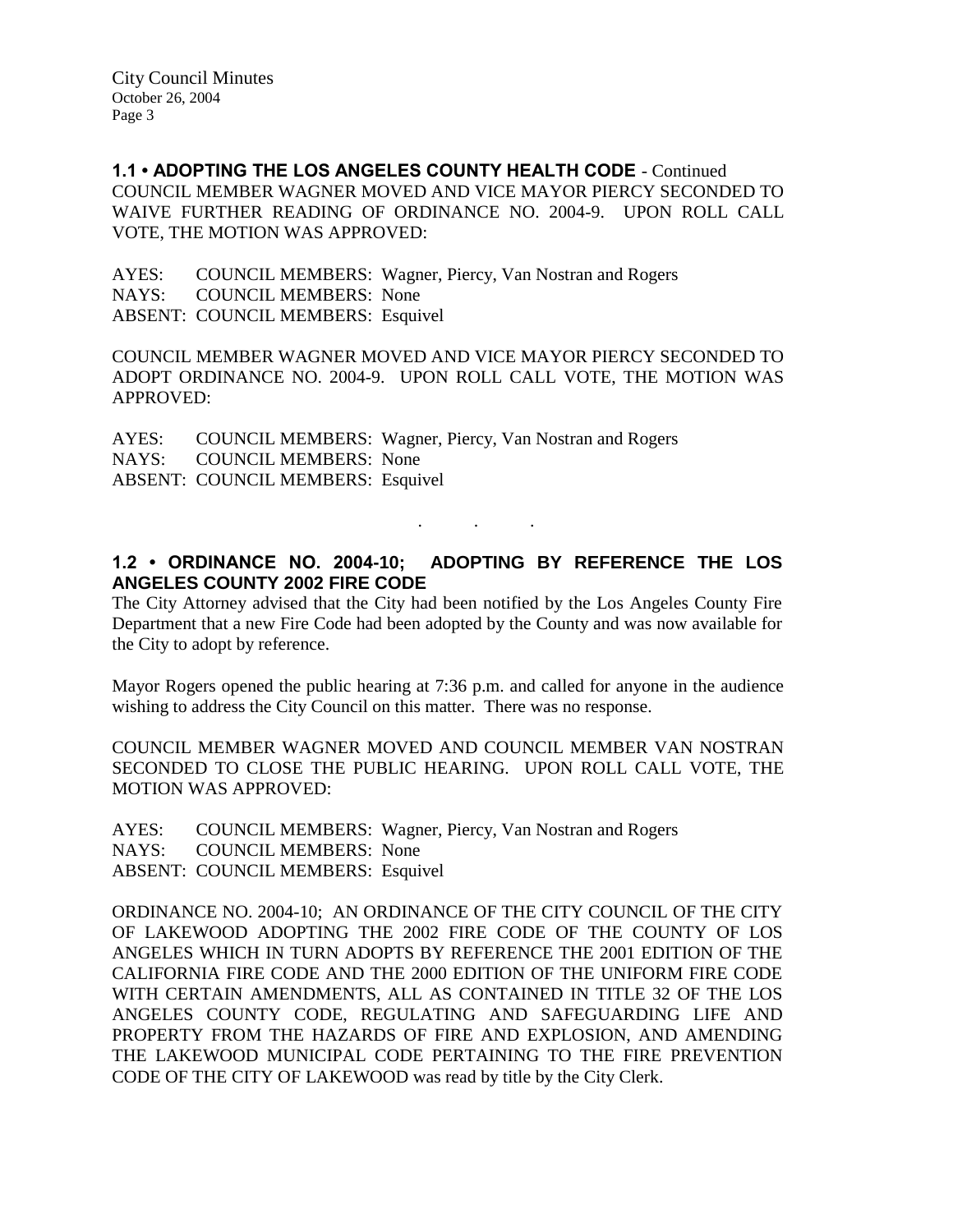**1.2 • ADOPTING THE LOS ANGELES COUNTY 2002 FIRE CODE** - Continued COUNCIL MEMBER VAN NOSTRAN MOVED AND VICE MAYOR PIERCY SECONDED TO WAIVE FURTHER READING AND ADOPT ORDINANCE NO. 2004-10. UPON ROLL CALL VOTE, THE MOTION WAS APPROVED:

AYES: COUNCIL MEMBERS: Wagner, Piercy, Van Nostran and Rogers NAYS: COUNCIL MEMBERS: None ABSENT: COUNCIL MEMBERS: Esquivel

### **2.1 • RESOLUTIONS FOR THE 2005 GENERAL MUNICIPAL ELECTION**

Mayor Rogers announced that the proposed resolutions were necessary to launch the March 2005 General Municipal Election.

. . .

RESOLUTION NO. 2004-80; A RESOLUTION OF THE CITY COUNCIL OF THE CITY OF LAKEWOOD, CALIFORNIA, CALLING AND GIVING NOTICE OF THE HOLDING OF A GENERAL MUNICIPAL ELECTION TO BE HELD IN SAID CITY ON TUESDAY, MARCH 8, 2005, FOR THE ELECTION OF CERTAIN OFFICERS OF SAID CITY AS REQUIRED BY THE PROVISIONS OF THE LAWS OF THE STATE OF CALIFORNIA PERTAINING TO GENERAL LAW CITIES

RESOLUTION NO. 2004-81; A RESOLUTION OF THE CITY COUNCIL OF THE CITY OF LAKEWOOD, CALIFORNIA, REQUESTING THE BOARD OF SUPERVISORS OF THE COUNTY OF LOS ANGELES TO RENDER SPECIFIED SERVICES TO SAID CITY RELATING TO THE CONDUCT OF A GENERAL MUNICIPAL ELECTION TO BE HELD IN SAID CITY ON TUESDAY, MARCH 8, 2005

RESOLUTION NO. 2004-82; A RESOLUTION OF THE CITY COUNCIL OF THE CITY OF LAKEWOOD, CALIFORNIA, ADOPTING REGULATIONS FOR CANDIDATES FOR ELECTIVE OFFICE PERTAINING TO CANDIDATES STATEMENTS SUBMITTED TO THE VOTERS AT A GENERAL MUNICIPAL ELECTION TO BE HELD ON TUESDAY, MARCH 8, 2005

MAYOR ROGERS MOVED AND VICE MAYOR PIERCY SECONDED TO ADOPT RESOLUTIONS NO. 2004-80 THROUGH NO. 2004-82. UPON ROLL CALL VOTE, THE MOTION WAS APPROVED:

AYES: COUNCIL MEMBERS: Wagner, Piercy, Van Nostran and Rogers NAYS: COUNCIL MEMBERS: None ABSENT: COUNCIL MEMBERS: Esquivel

. . .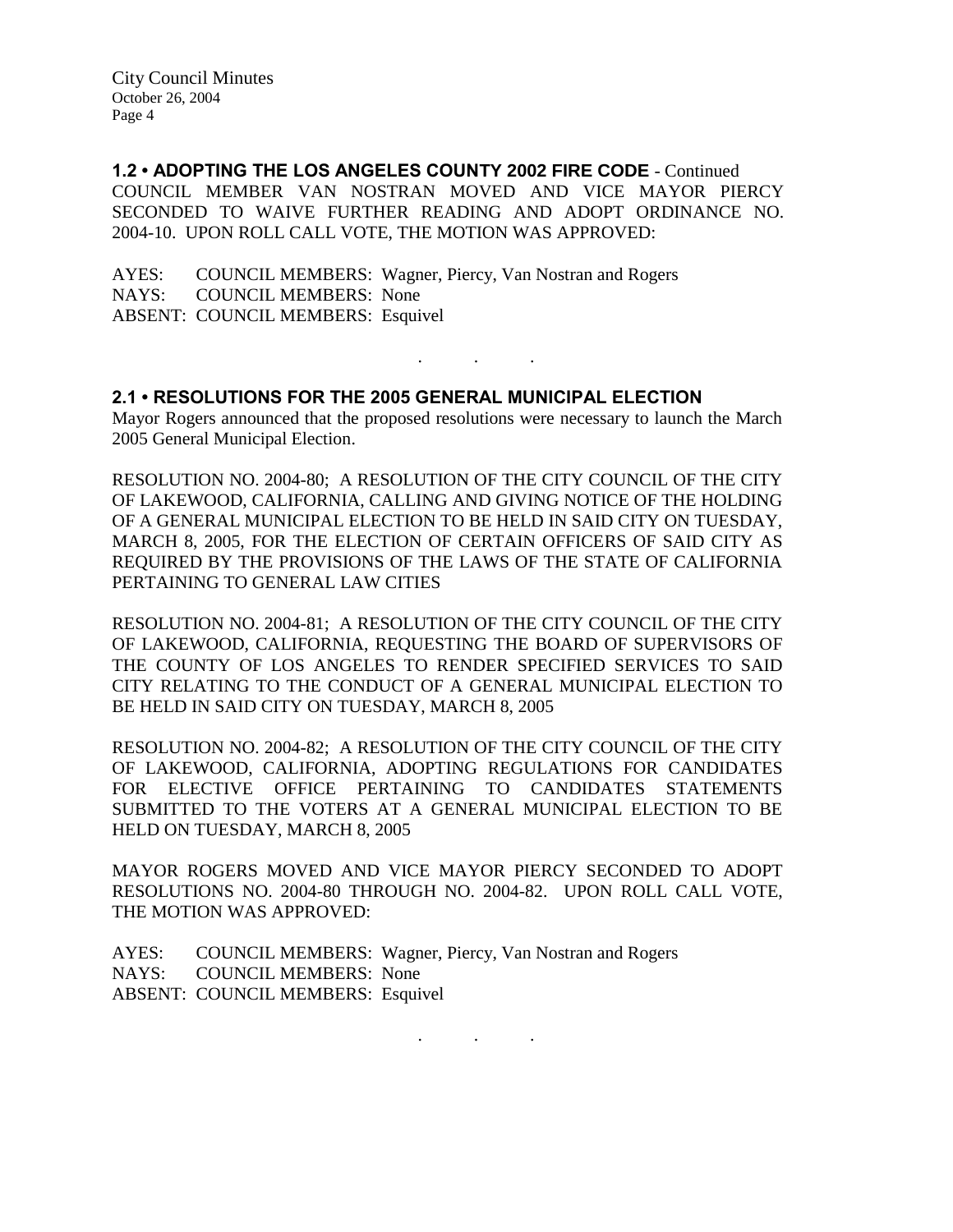### **2.2 • SECOND READING AND ADOPTION OF ORDINANCE NO. 2004-12; PERTAINING TO WAREHOUSE FACILITIES IN THE M-2 (HEAVY MANUFACTURING) ZONE**

ORDINANCE NO. 2004-12; AN ORDINANCE OF THE CITY COUNCIL OF THE CITY OF LAKEWOOD AMENDING THE LAKEWOOD MUNICIPAL CODE AND THE ZONING ORDINANCE PERTAINING TO WAREHOUSE FACILITIES IN THE M-2 (HEAVY MANUFACTURING) ZONE was read by title by the City Clerk.

VICE MAYOR PIERCY MOVED AND COUNCIL MEMBER VAN NOSTRAN SECONDED TO WAIVE FURTHER READING AND ADOPT ORDINANCE NO. 2004-12. UPON ROLL CALL VOTE, THE MOTION WAS APPROVED:

. . .

AYES: COUNCIL MEMBERS: Wagner, Piercy, Van Nostran and Rogers NAYS: COUNCIL MEMBERS: None ABSENT: COUNCIL MEMBERS: Esquivel

### **3.1 • APPROVAL OF 2004 NATURAL HAZARD MITIGATION PLAN**

Community Development Director Chuck Ebner introduced Associate Planner Paul Kuykendall who would present this item. Mr. Kuykendall displayed slides and presented an oral report based on the memorandum contained in the agenda. The City Council had adopted a resolution in May, 2004, directing staff to prepare a Natural Hazard Mitigation Plan in compliance with the Disaster Mitigation Act of 2000. He reported that following review of the plan by the State Office of Emergency Services and the Federal Emergency Management Agency, the City would be eligible for funding assistance in the event of a natural disaster. It was the recommendation of staff that the City Council adopt the proposed resolution adopting the 2004 Natural Hazard Mitigation Plan.

RESOLUTION NO. 2004-83; A RESOLUTION OF THE CITY COUNCIL OF THE CITY OF LAKEWOOD ADOPTING THE CITY OF LAKEWOOD 2004 NATURAL HAZARD MITIGATION PLAN AND DIRECTING THE SAME TO BE SUBMITTED TO THE OFFICE OF EMERGENCY SERVICES AND THE FEDERAL EMERGENCY MANAGEMENT AGENCY FOR REVIEW AND APPROVAL

Council Member Van Nostran extended compliments to the staff group for their efforts in preparing the extensive document.

Vice Mayor Piercy commended staff for the high level of detail contained in the report, especially in the historical section.

COUNCIL MEMBER VAN NOSTRAN MOVED AND VICE MAYOR PIERCY SECONDED TO APPROVE THE PLAN AND ADOPT RESOLUTION NO. 2004-83. UPON ROLL CALL VOTE, THE MOTION WAS APPROVED:

AYES: COUNCIL MEMBERS: Wagner, Piercy, Van Nostran and Rogers NAYS: COUNCIL MEMBERS: None ABSENT: COUNCIL MEMBERS: Esquivel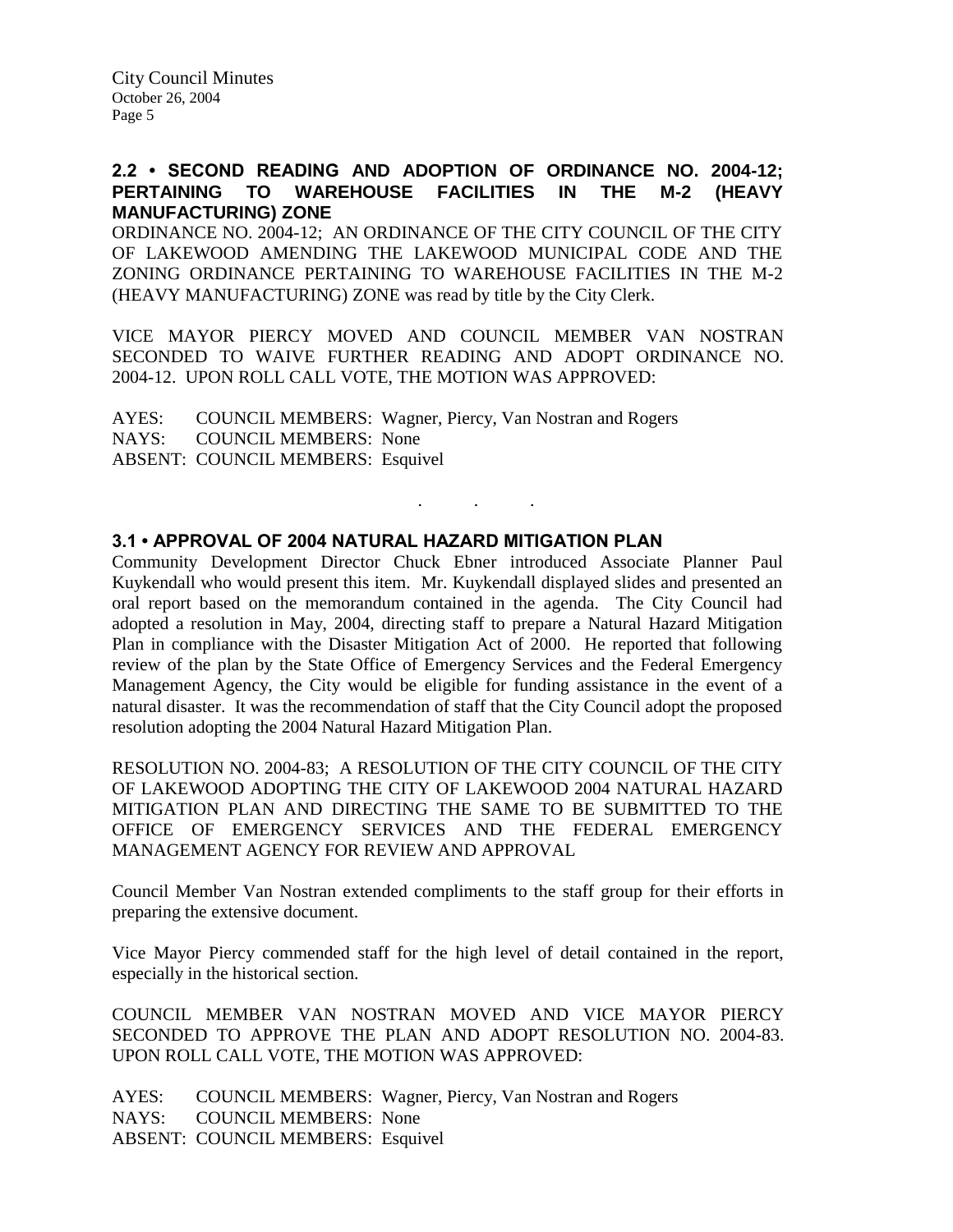City Council Minutes October 26, 2004 Page 6

## **3.2 • UPGRADE OF THE AUTOMATED METER READING SYSTEM**

The Director of Water Resources, Jim Glancy, presented an oral report based on the memorandum contained in the agenda and stated the automated meter reading (AMR) system, originally purchased in 1995, would no longer be supported by its manufacturer. He stated that by staying with the original vendor, the meters would not have to be changed but merely fitted with new registers and transponders, resulting in a savings of over \$113,000. It was the recommendation of the Water Resources Committee that the City Council authorize the upgrade of the AMR from Badger Meter Corporation and to appropriate \$65,700 to water account 710-965-483-4500.

COUNCIL MEMBER VAN NOSTRAN MOVED AND VICE MAYOR PIERCY SECONDED TO APPROVE STAFF'S RECOMMENDATION.

Council Member Wagner stated that the Water Resources Committee had addressed the issue of bidding out a new system, but by staying with the same manufacturer significant savings could be realized.

Council Member Van Nostran noted that in addition to the cost of new meters, there would be significant labor costs as well.

Responding to a question from Mayor Rogers, Mr. Glancy stated the expected life span for these meter systems was eight to ten years.

UPON ROLL CALL VOTE, THE MOTION WAS APPROVED:

AYES: COUNCIL MEMBERS: Wagner, Piercy, Van Nostran and Rogers NAYS: COUNCIL MEMBERS: None ABSENT: COUNCIL MEMBERS: Esquivel

At 7:47 p.m., the Regular Meeting of the City Council was recessed for the Meeting of the Lakewood Redevelopment Agency. At 7:48 p.m., the City Council Meeting was reconvened.

. . .

. . .

#### **ORAL COMMUNICATIONS:**

John Haupt addressed the City Council regarding unpermitted fence extensions.

. . .